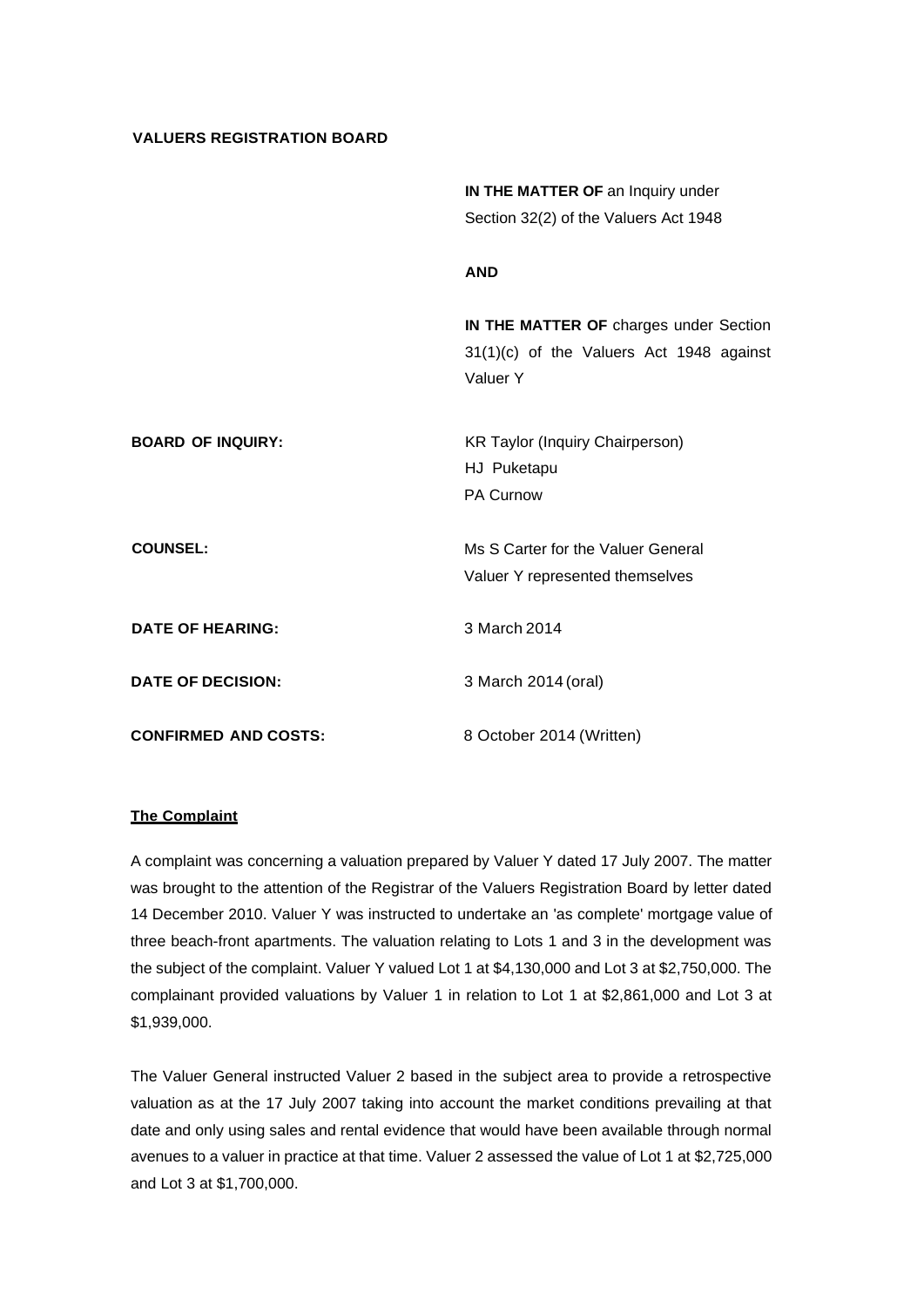The Valuers Registration Board considered the investigation file and referred the matter to an inquiry. The inquiry was initially set down for 2 December 2013 however as Valuer Y requested additional preparation time, a new hearing date of 3 March 2014 was subsequently allocated.

# **The Charges**

There were two charges brought against Valuer Y as follows:

1. Section 31(1)(c) of the Valuers Act 1948:

That you have been guilty of such incompetent conduct in the performance of your duties as a valuer as renders you liable to a penalty provided by the Valuers Act 1948 in that compiling a valuation report dated 17 July 2007 with respect to a property you grossly overvalued the said property.

2. Section 31(1)(c) of the Valuers Act 1948:

That you have been guilty of such incompetent conduct in the performance of your duties as a valuer as renders you liable to a penalty provided by the Valuers Act 1948 in that in compiling a valuation report dated 17 July 2007 with respect to a property you grossly overvalued the said property.

The charges relating to a gross over valuation were to be heard based on evidence of the Valuer General's valuer witnesses.

A telephone conference was held between the Board of Inquiry, Ms Carter and Valuer Y on 11 October 2013. Matters of procedure and how Valuer Y would plead in relation to the charges were discussed and the Hearing scheduled for 2 December 2013 was adjourned to a date to be set. Valuer Y was given until 24 January 2014 to advise on whether or not they would be defending the charges. Valuer Y indicated by e-mail dated 31 January 2014 that they would plead guilty to the charges.

# **The Hearing**

Evidence was tabled by the Registrar confirming that Valuer Y was a registered valuer in 2007, at the time the subject valuations were undertaken. Valuer Y was subsequently removed from the Register of Valuers in 2009 as a non-financial member.

The investigation bundle was admitted by agreement. The investigation bundle was admitted by agreement.

Valuer Y pleaded guilty to both charges.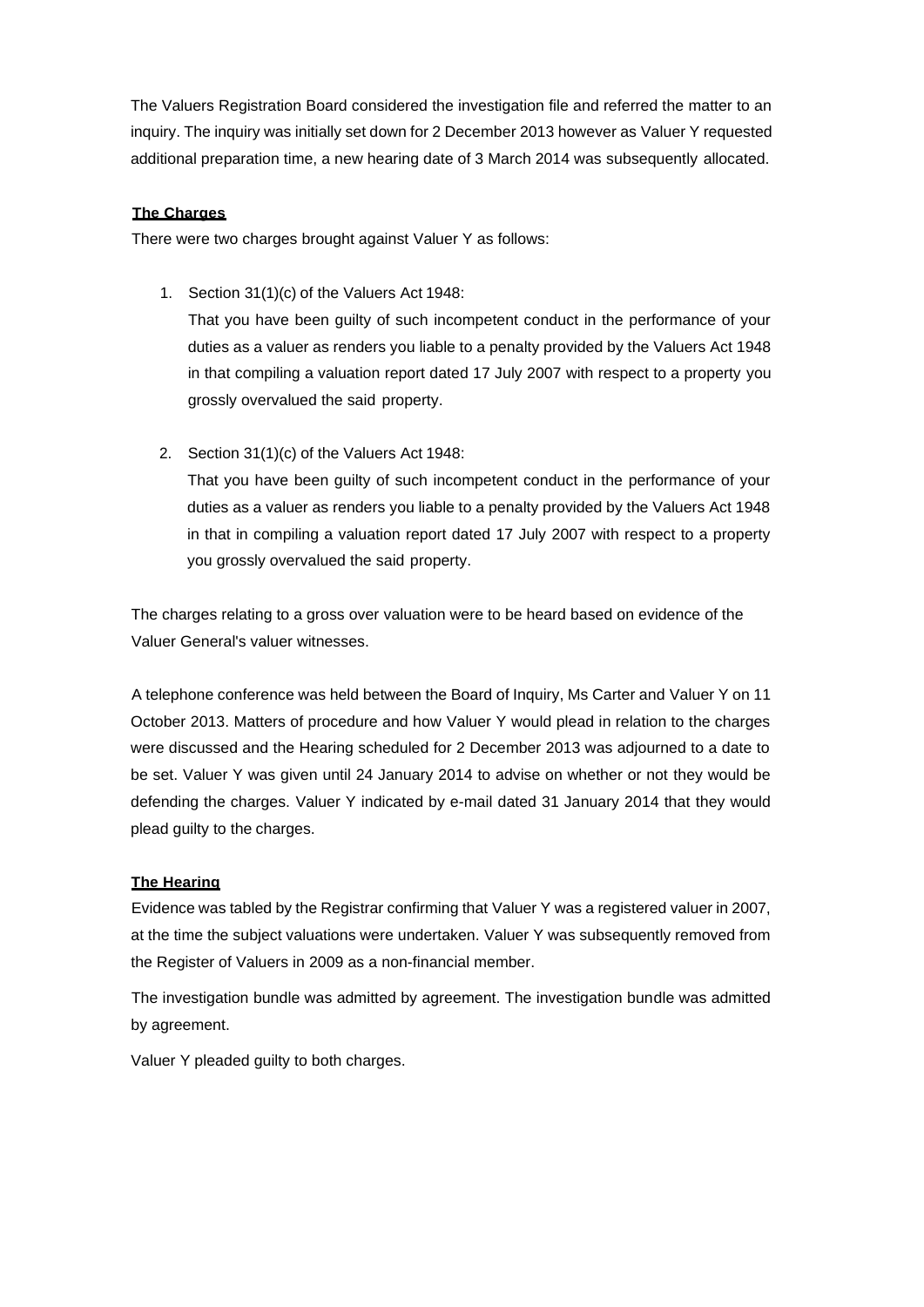## **Submissions for the Valuer General**

In opening, Ms Carter presented submissions for the Valuer General on penalty and costs setting out firstly the background to the complaint referring also to the Report of Investigation by the Valuer General. Ms Carter advised that the letter of complaint was sent by a Director whose business acts for a company based in Europe, who in turn were instructed to investigate the matter at the request of the purchasers of the subject units, whom reside in Europe.

Counsel advised that in late 2006, a well-known local architectural designer was commissioned by Developer 1, to design the subject beach-front three town houses. Developer 1 set up a company 'Company 1' to deal with the construction. Developer 1 used local valuers, Valuer Y and Valuer 3 to provide a valuation report on the proposed development. This is the report that was prepared by Valuer Y and is the subject matter of the charges. The report was used by Developer 1 to obtain finance, the finance application being supported by the sales contracts of the purchasers of the subject units. Developer 1 had sold one unit to each of the purchasers. There had been a prior history of apparent purchases and sales involving these parties and it was that prior relationship that led the purchasers of the subject units into the sales and purchase agreements without any due diligence, such as obtaining their own pre- purchase valuations.

Purchaser 2's contracted purchase price was \$2.8 million and Purchaser 1's \$4.2 million.

The complainant states that both buyers relied on Valuer Y's report of 17 July 2007 in evaluating their respective purchases. They relied on the report as being the current market value of the properties.

However, at the completion of the project in 2009, Company 1 was placed into liquidation. In the process a bank took control of the development under a Deed of Transfer signed by Purchaser's 1 and 2. In April 2010 Purchaser 2's \$2.8 million town house sold at mortgagee sale for \$1 million and the complainant advised that Purchaser 2 was now being pursued by his own lender for the balance.

Counsel advised that the key points of concern raised by the complainant were: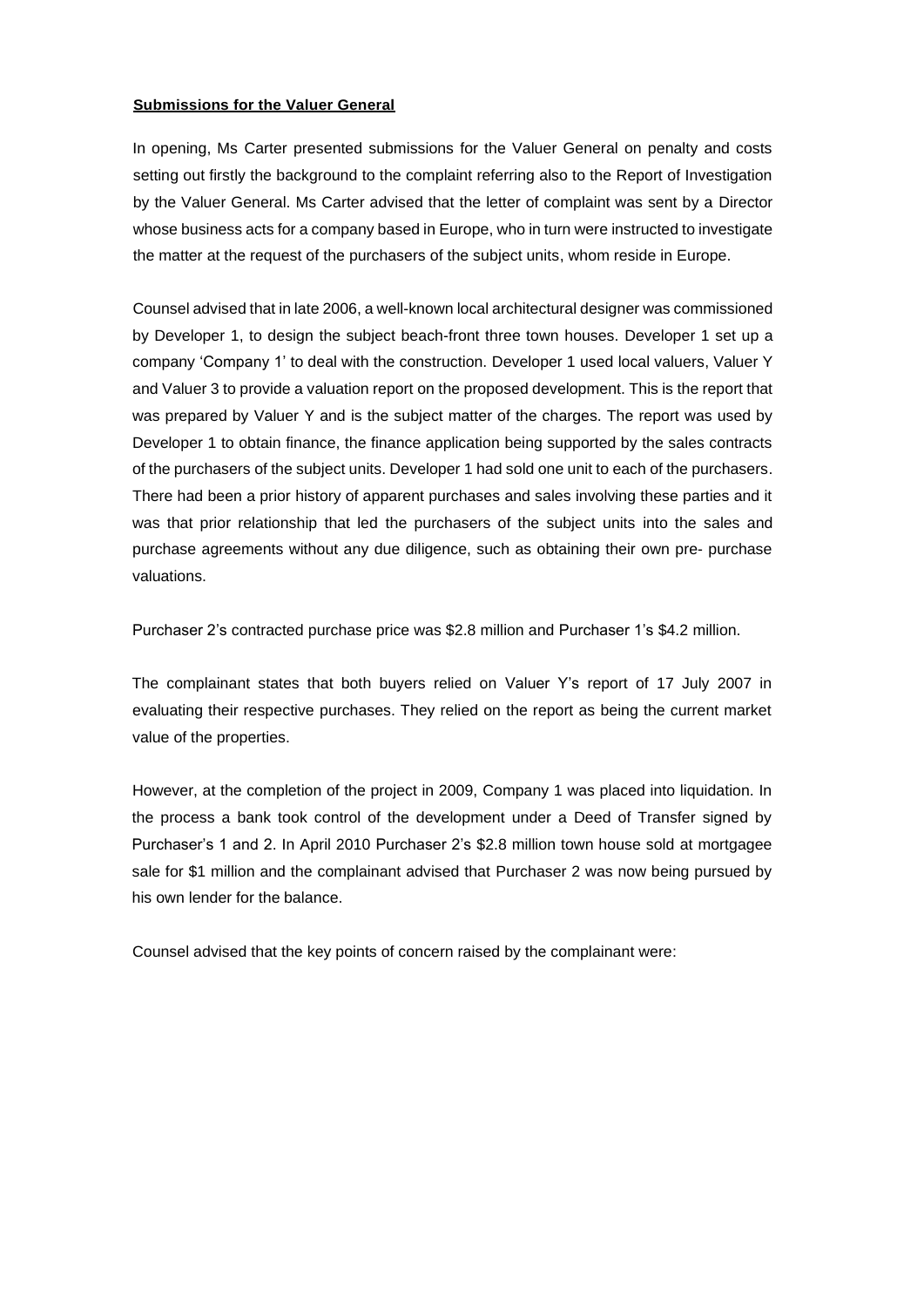- Valuer Y failed to recognise the downturn in the market effective from 2005 to 2007
- The limitations associated with the location of the property relative to the sales
- The lack of directly comparable sales indicating that the proposed development was largely untested
- The large discrepancy between the valuations and the market
- Consideration of potential market changes during the course of the development.

Valuer Y valued Unit 1 at \$4,130,000 whereas Valuer 1 (on behalf of the complainant) valued this unit at \$2,861,000. Valuer 2 carried out a retrospective valuation on behalf of the Valuer General, and valued the unit at \$2,725,000.

Valuer Y valued Unit 3 at \$2,750,000 whereas Valuer 1 valued this unit at \$1,939,000 and Valuer 2 at\$1,700,000.

In relation to the beach front unit, Valuer Y's valuation is 44.36% above that of Valuer 1's and 51.5% above that of Valuer 2. In relation to Unit 3, Valuer Y's valuation is 41.83% above Valuer 1's valuation and 61.77% above that of Valuer 2.

Counsel considered a number of aggravating factors in relation to this over valuation.

- Two properties have been overvalued, albeit they form part of the same complex
- The extent of the overvaluations as outlinedabove
- The loss occasioned by the complainant
- The complainants were potential foreign investors thereby the overvaluations impact on the reputation of the professional and credibility of the New Zealand property market.

Counsel also noted the following mitigating factors:

- Valuer Y's guilty plea
- Valuer Y has not appeared before the Board previously

Counsel did not accept that it was a mitigating factor that the complainant in some way may have brought about their own losses because they engaged in a speculative venture without due diligence. The onus is on a Registered Valuer to ensure that a report is prepared in accordance with the rules and standards enforced at the relevant time.

Counsel noted the powers of the Board set out in section 31 and 33 of the Valuers Act. Counsel indicated that penalty was a matter for the Board having come to a view about the seriousness of the conduct in question. It was submitted that the purpose of professional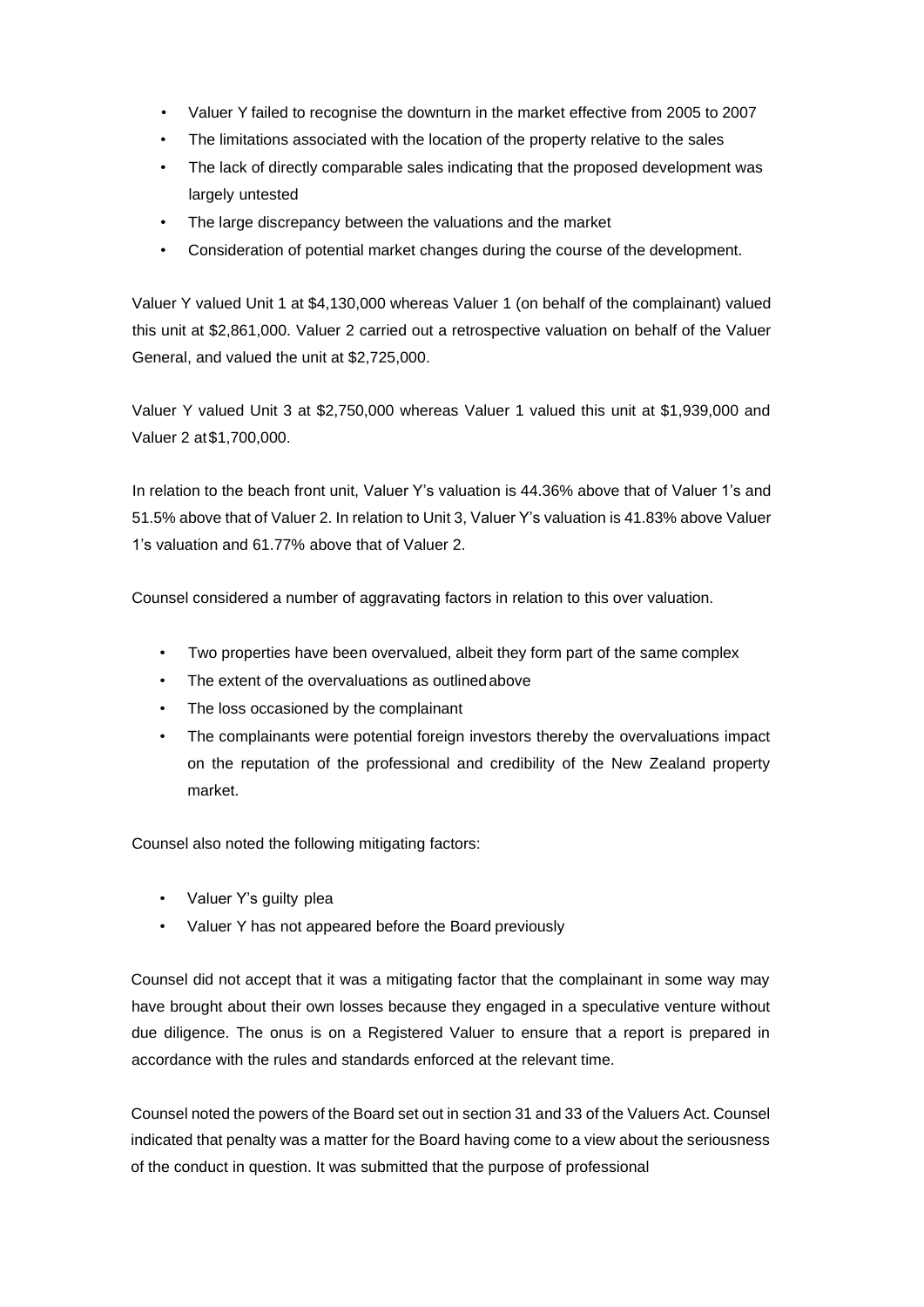discipline regimes is to ensure that appropriate standards of professional conduct are maintained in the occupation concerned. This was not to punish the professional although that may be an inevitable result. Central to this is a requirement to protect the public from professionals who do not meet relevant standards of conduct or competence. It was noted that in this case the extent of overvaluation is significant particularly when one looks at the dollars involved. Moreover there are two charges, one relating to each property. Counsel submitted that even though this was Valuer Y's first appearance before the Board, in light of the above factors, a fine in the region of \$4,000 to \$6,000 combined with a reprimand would be the appropriate penalty. Counsel did not consider a reprimand alone would be a sufficient penalty.

As to costs, Counsel advised that the costs in relation to this matter were \$18,729.08. If the Board decided not to impose a costs order on Valuer Y, Counsel submitted that the others registered under the Act would carry the full burden of the investigation and the disciplinary functions of the Board. Counsel provided a summary in relation to penalty noting that costs generally had a starting point of 50%, increasing the amount if there were aggravating factors to justify an increase or, decreasing it where mitigating factors were present that would justify that course of action.

Counsel submitted that costs of 50% be awarded.

#### **Submissions for Valuer Y**

Valuer Y provided a written submission to the Board which they spoke to at the hearing.

By way of introduction Valuer Y advised that they had completed agriculture, farm management, valuation and property management qualifications in the 1980's, and that they had been registered as a valuer for over 20 years. Valuer Y went on to outline their valuation career noting a wide range of experience in the subject area. They noted they had retired from the valuation profession in 2008.

In relation to the facts of the valuations prepared, Valuer Y noted that they prepared an 'as complete' valuation for mortgage finance dated 17 July 2007. They further noted in the valuations that the values were subject to 'a Completion Certificate' which was never requested or prepared. They described the units as being of the highest specifications with major fixtures imported from overseas and went on to outline the specific specifications of the units. Valuer Y noted the comparable sales that they had used in assessing the value of the subject properties. In their view the assessed valuations were well within the analysed market rates at the time.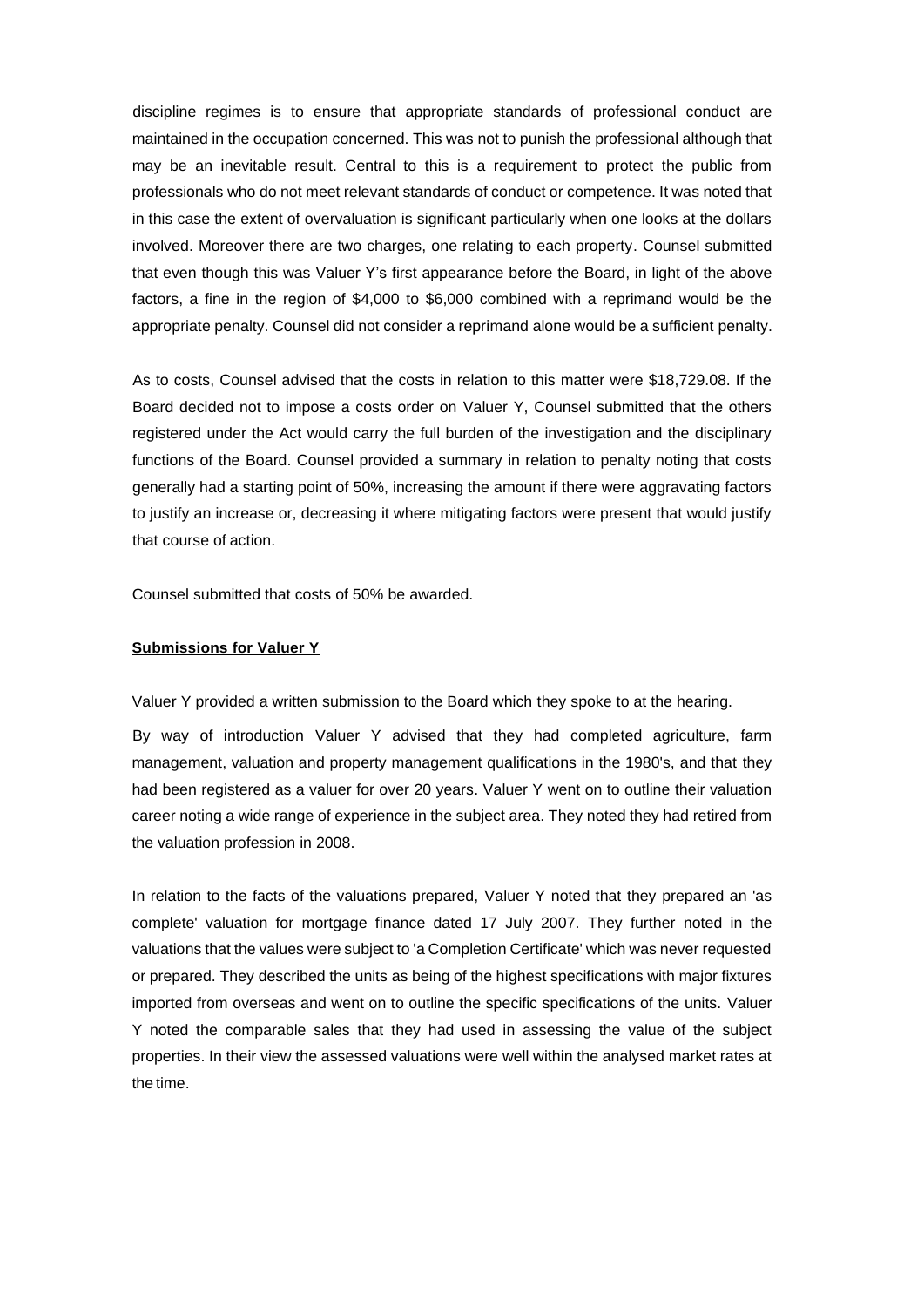Valuer Y advised that their valuation business was sold to another practice in 2008 and that their original records in relation to the valuations had not been retained.

Valuer Y then noted the following mitigating circumstances that they wished the Board to take into account:

- *It* is *very easy to look back to the period of early 2007 and judge these times and the prevailing circumstances* - *and with the benefit of hindsight* - *say the GFC could have been foreseen.*
- *But the fact that these were extremely buoyant economic times the likes of which we will never see again. I and many others I have spoken to during and since have never witnessed anything like it. In the real estate market it was commonplace for new benchmark sale prices to be established on an ongoing basis* - *higher prices for land, record sale prices for houses, increasing commercial rents and lower cap rates for commercial property* - *all against the background of unabated market demand for everything property related.*
- In fact it was not unusual for residential property to be listed (at a fixed price) in the *morning and by the afternoon multi offers being tabled over and above the asking price.*
- *It was and* is *now accepted* as *public knowledge there were continuing dramatic increases in property values through the early to mid 2000's and* a *variety of statistics are available to support this* - *even comments in the 'check' valuations allude to it.*
- *Whilst there may have been some uncertainty about* a *correction on the market leading up to the second half of 2008 it* is *fair to say very few people foresaw the catastrophic affects the GFC would bring.*
- *The GFC really was* a *calamitous once in* a *lifetime event -that even today some 6 years later we are still feeling the effects of and will likely to do for some time to come.*
- *To my mind and now based on personal experience the* so *called benefit of hindsight completely removes one from the day to day excitement of the times and more especially the positive and optimistic mindset that prevailed back then. It was an entirely different universe to the times that are now upon us.*

Valuer Y also responded to the submissions by Counsel for the Valuer General and those raised by the members of the Board. These comments largely related to the previously submissions. Points raised were:

- Valuer Y did not agree that the market had flattened.
- That the subject area was creeping towards nearby suburbs as a natural extension.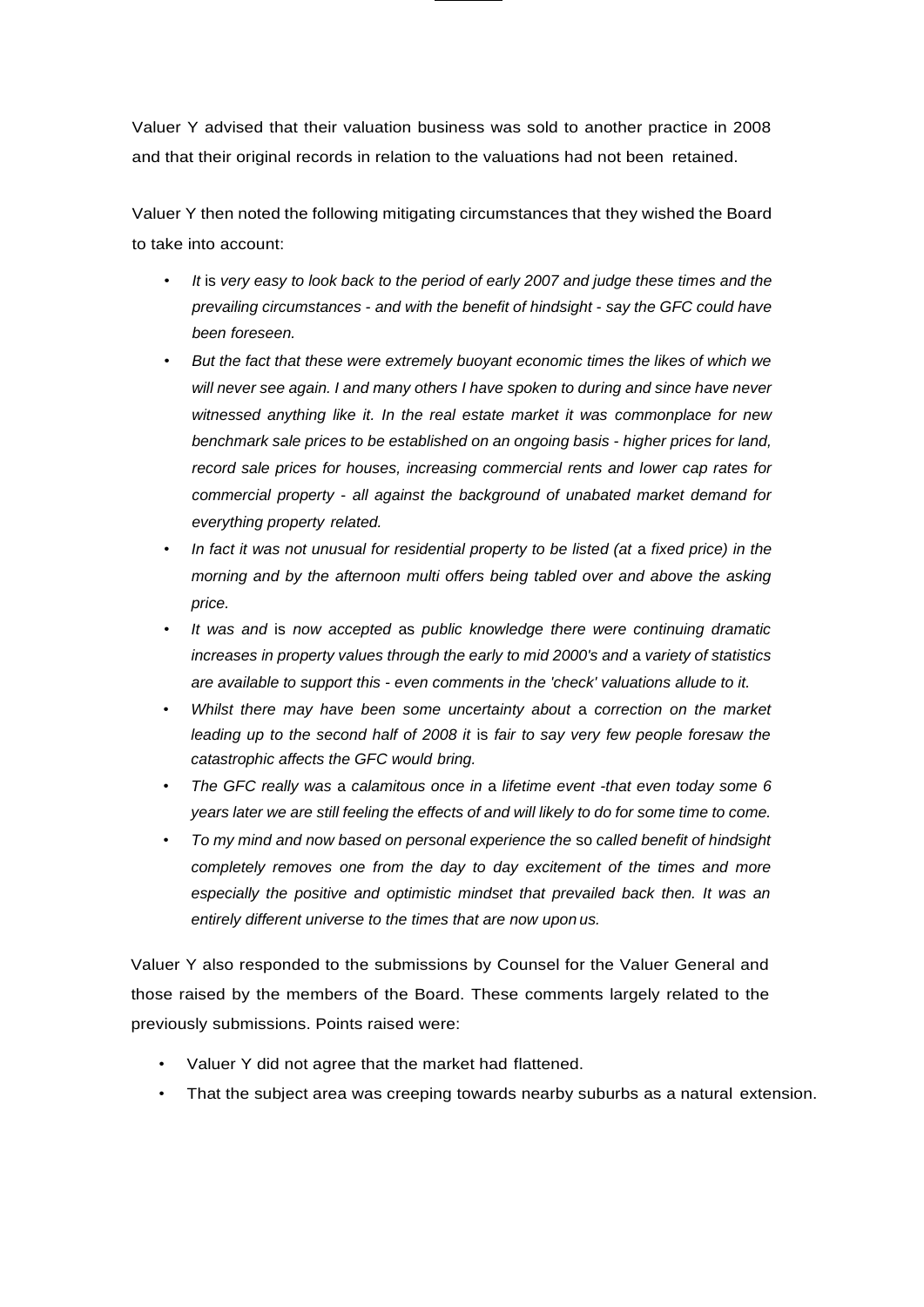- That Developer 1 was flamboyant and charismatic and their judgement may have been clouded by this.
- The police matter did not proceed.

Valuer Y then made a number of points in closing:

- *I don't wish to get into* a *dispute* as *to what the actual valuation of the units may have been at the time.*
- *Although I do not entirely agree with the evidence and analysis of the two check valuations, I consider it pointless to argue over the relevance or inclusion/omission of one comparable sale over another.*
- *The passage of time is enough to convince me I was wrong in the assessments I prepared and in that context, I acknowledge the magnitude of the error is beyond an acceptable margin for* a *professional registered valuer.*
- *Although it might appear to paint* a *picture of being* a *victim of the times I readily acknowledge I should have had the professional skill and expertise to see through the hype to* a *more conservative approach.*
- *I place myself in the Board's hands for resolution of this matter. But in passing judgement I ask you to reflect on your own personal experiences of the property market prior to the GFC.*
- *I don't doubt that the aftermath has borne witness to* a *number of cases you have had to consider which in its own way reinforces the very essence of these times.*

# **Sanction**

The sanctions, which the Board is prepared to entertain, range from a reprimand to a fine in accordance with the legislative constraints. The Board does not regard the offending to be at the top end requiring consideration of suspension or removal from the Register. The Valuer General sought a reprimand and a fine in the range of \$4,000 to \$6,000. Valuer Y placed themselves in the hands of theBoard.

The Board has considered recent sanction decisions on other matters, noting that fines in the range of \$5,000 to \$10,000 have been imposed. The Board has also previously considered a reprimand as appropriate in relevant circumstances.

Mitigating factors for Valuer Y can be briefly identified as:

- This was the first complaint against Valuer Y in a valuation career that had spanned 18 years at the time of thevaluation
- A guilty plea prior to the hearing, albeit only after all the papers were served
- Valuer Y has now semi-retired from the valuation industry